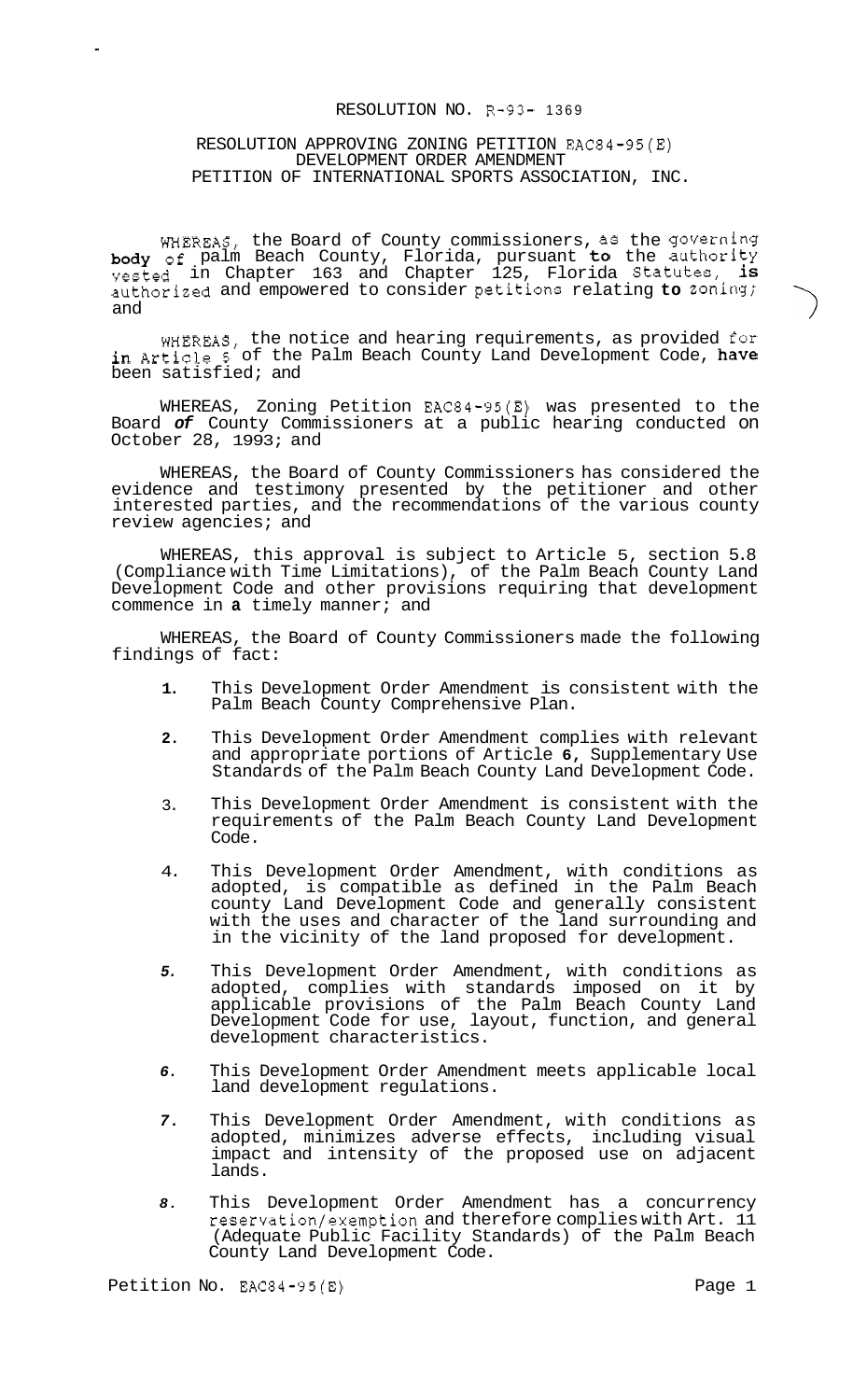- 9. This Development Order Amendment, with conditions as adopted, minimizes environmental impacts, including but not limited to water, air, stormwater management, wildlife, vegetation, wetlands and the natural functioning of the environment.
- 10. This Development Order Amendment, with conditions as adopted, will result in logical,' timely and orderly development patterns.

WHEREAS, Article **5** of the Palm Beach County Land Development Code requires that the action of the Board of County Commissioners be adopted by resolution.

NOW, THEREFORE, BE IT RESOLVED BY THE BOARD OF COUNTY COMMISSIONERS OF PALM BEACH COUNTY, FLORIDA, that Zoning Petition EAC84-95(E), the petition of INTERNATIONAL SPORTS ASSOCIATION, INC., for **a** DEVELOPMENT ORDER AMENDMENT in the Residential Planned Unit Development (PUD) Zoning District, to amend Condition H.1.A., Resolution R-93-758 (Interior Landscaping), previously approved on a parcel **of** land legally described in EXHIBIT A, attached hereto and made a part hereof, and generally located on a vicinity sketch as shown on EXHIBIT **B,** attached hereto and made a part hereof, was approved on October 28, 1993, subject to the conditions of approval described in EXHIBIT **C,** attached hereto and made a part hereof.

Commissioner Lee moved for the approval of the Resolution.

The motion was seconded by Commissioner <u>Marcus</u> and, upon being put to a vote, the vote was as follows:

| Mary McCarty, Chair<br>Burt Aaronson<br>Ken Foster<br>Maude Ford Lee<br>Karen T. Marcus<br>Warren Newell | Absent<br>$A y_{\alpha}$<br>$Ay \sim$<br>$A y_{\rho}$<br>Aye<br>'Ave |
|----------------------------------------------------------------------------------------------------------|----------------------------------------------------------------------|
|                                                                                                          |                                                                      |
| Carol A. Roberts                                                                                         | Absent                                                               |

The Chair thereupon declared that the resolution was duly passed and adopted this 28th day of October, 1993.

APPROVED AS TO FORM AND LEGAL SUFFICIENCY

COUNTY ATTORNEY

|     | PALM BEACH COUNTY, FLORIDA<br>BY ITS BOARD OF COUNTY<br>COMMISSIONERS |  |
|-----|-----------------------------------------------------------------------|--|
|     | DOROTHY H. WILKEN                                                     |  |
| BY: | COUNT<br>DEPUTY CLERK                                                 |  |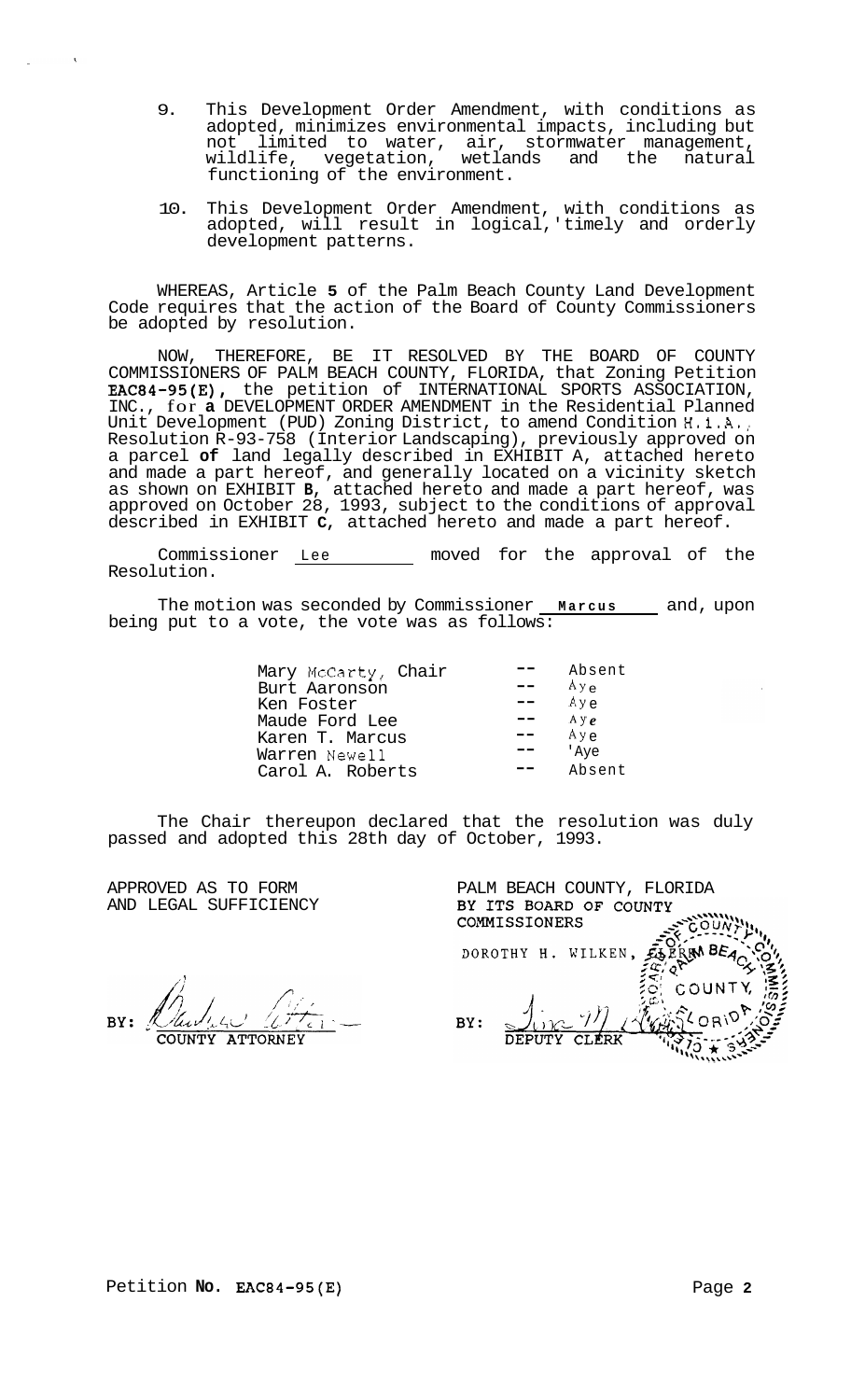#### **[EXHIBIT](#page-4-0) A**

#### **LEGAL DESCRIPTION**

## PARCEL 1

## DESCRIPTION:

A parcel of land lying within Tract "O" according to the plat of Mission Bay as Repared in Plat Book 53, Pages 112 through 120 inclusive, of the Public Records of Palm Beach County, Florida and being more particularly described as follows:

Begin at the most Northerly Northwest corner of said Tract "0", thence North 89°08'17" East along the North line of said Tract "0", a distance of 195.00 feet; thence South 70°25'37" East along said North line of Tract "0" thence South 89°08'17" West, a distance of 65.00 feet; thence South 00°51'43" East, a distance of 138.26 feet; thence South 89°08'17" West, a distance of 233.16 feet to a point on a circular curve concave to the Northwest whose radius<br>point bears North 57°47'19" West from said point, having a radius of 377.49 feet<br>and a central angle of 33°04'23", said curve being a part of Right-of-Way of Calle' Comercio according to said plat of Mission Bay; thence Northeasterly along the arc of said curve and said Right-of-Way, an arc distance of 217.90 feet to the POINT OF BEGINNING.

Said lands situate, lying and being in Palm Beach County, Florida.

## PARCEL 2

## DESCRIPTION:

A parcel of land lying within Tract "O" according to the plat of Mission Bay as recorded in Plat Book 53, Pages 112 through 120 inclusive, of the Public Records of Palm Beach County, Florida and being more particularly described as follows:

Begin at the most Northerly Northwest corner of said Tract "O", thence North Begin at the most Northerly Northwest commer of said Tract "O", thence North 89°08'17" East along the North line of said Tract "O", a distance of 195,00 feet; thence South 70°25'37" East along said North line of Tract "O" 243.16 feet to a point on a circular curve concave to the Northwest, whose radius point bears North 57°47'19" West from said point, having a radius of 377.49 -feet and a central angle of 33°04'23", said curve being a part of the Easterly Right-of-Way of Calle Comercio according to said plat of Mission Bay; thence Northeasterly along the arc of said curve and said Right-of-Way, an arc distance of 217.90 feet to the POINT OF BEGINNING.

**Eess and except the following described parcel:**<br>**Begin at** the most Northerly Northwest *comer* of *said* **Tract '0";** thence North **89\*08 17"** East **dong** the North **line of said Wact** *"0' I* **a distance of 195.00**  feet; thence South 70°25'37" East along said North line of Tract "O", a distance **of 44.82 feet;** thence **South 00°51'43"** Eat, **a distance of 52,09 fwt;** thence Scuth **89\*08'17" West, a distiuxx of 6S.00** feet: **thence South 00°51f43n mt, <sup>a</sup> distance of 138.26 feet?** thence South **89O08'17" West, a dism** *of* **233.16 fet**  to a pint on a circular curve concave to the Northwest whose radius point bears<br>North 57°47'19" Ves from said pint, having a radius of 377.49 feet and a cen**tral angle of 33O04 '23\*** , **'said** *curve being* **a part of the Easterly Right-of+ay of**  Calle Comercio according to said plat of Mission Bay; thence Northeasterly along the arc of said curve and said Right-of-Way, an arc distance of 217.90 feet to the **arc** of said curve and said Right-of-Way, an arc distance of 217.90 feet to the POINT OF BEGINNING.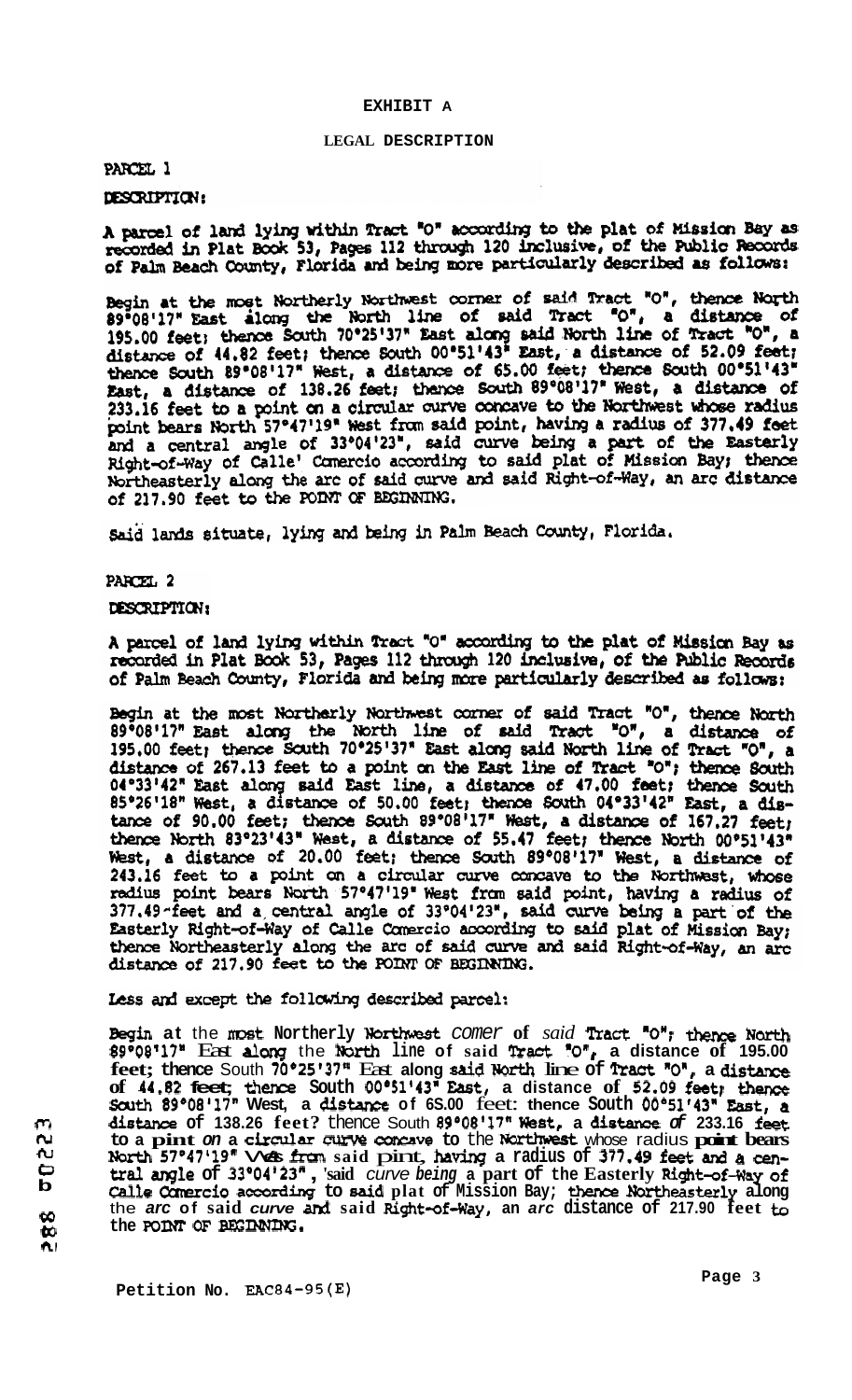### EXEllET1:' **A**

## **LEGAL DESCRIPTION**

Tract "0" according to the plat of Mission Bay as recorded in plat Book 53, pages 112 through 120 inclusive, of the Public Records of Palm Beach County, Wiorida.

Less and Except the following described parcels:

PARCEL 1

DESCRIPTION:

A parcel of land lying within fract "O" according to the plat of Mission Bay as recorded in Plat Book 53, Pages 112 through 120 inclusive, of the Public Records of Palm Beach County, Florida and being more particularly described as follows:

Begin at the most Northerly Northwest corner of said Tract "O", thence North 89°08'17" East along the North line of said Tract "O", a distance of 195.00 feet; thence South 70°25'37" East along said North line of Tract "O" 233.16 feet to a point on a circular curve concave to the Northwest whose radius<br>point bears North 57°47'19" West from said point, having a radius of 377.49 feet<br>and a central angle of 33°04'23", said curve being a part of Northeasterly along the arc of said curve and said Right-of-Way, an arc distance of 217.90 feet to the POINT OF BEGINNING.

### PARCEL<sub>2</sub>

DESCRIPTION:

A parcel of land lying within Tract "O" according to the plat of Mission Bay as recorded in Plat Book 53, Pages 112 through 120 inclusive, of the Public Records of Palm Beach County, Florida and being more particularly described as follows:

Begin at the most Northerly Northwest corner of said Tract "O", thence North 89°08'17" East along the North line of said Tract "O", a distance of 195.00 feet; thence South 70°25'37" East along said North line of Tract "O", a distance of 267.13 feet to a point on the East line of Tract "O"; thence South 04°33'42" East along said East line, a distance of 47.00 feet; thence South 85°26'18" West, a distance of 50.00 feet; thence South 04°33'42" East, a dis-<br>tance of 90.00 feet; thence South 89°08'17" West, a distance of 167.27 feet; thence North 83°23'43" West, a distance of 55.47 feet; thence North 00°51'43" West, a distance of 20.00 feet; thence South 89°08'17" West, a distance of 243.16 feet to a point on a circular curve concave to the Northwest, whose<br>radius point bears North 57°47'19" West from said point, having a radius of<br>377.49-feet and a central angle of 33°04'23", said curve being a part o Easterly Right-of-Way of Calle Comercio according to said plat of Mission Bay; thence Northeasterly along the arc of said curve and said Right-of-Way, an arc distance of 217.90 feet to the POINT OF BEGINNING.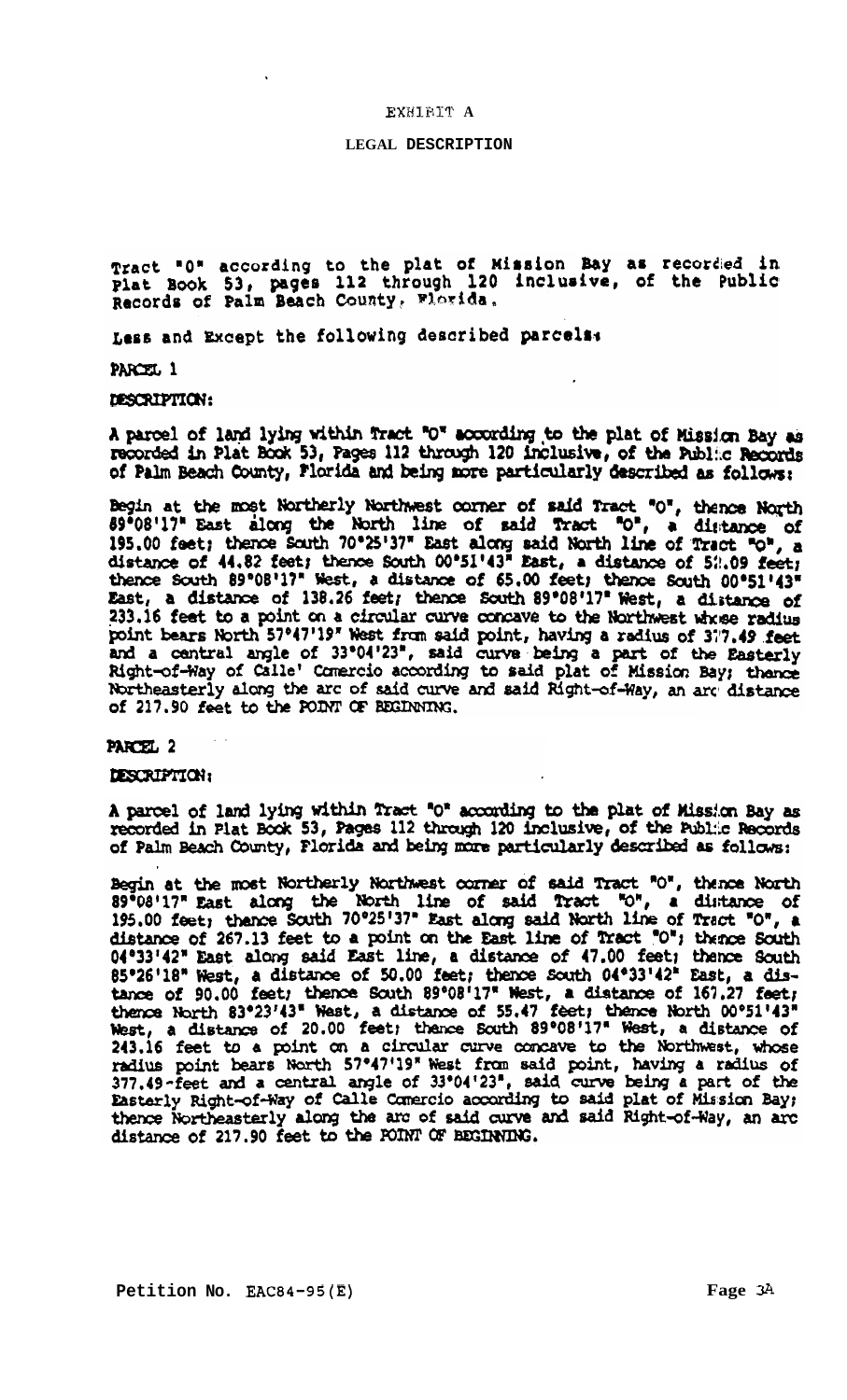## **EXHIBIT A**

# **LEGAL DESCRIPTION**

<span id="page-4-0"></span>less and except the following described parcel:

Begin at the most Northerly Northwest corner of said Tract "O"; thence North 89°08'17" East along the North line of said Tract "O", a distance of 195.00 feet; thence South 70°25'37" East along said North line of Tract "O" distance of 138.26 feet; thence South 89°08'17" West, a distance of 233.16 feet distance of 138.26 Heet; thence south 89-06-17" West, a distance of 233.16 feet<br>to a point on a circular curve concave to the Northwest whose radius point bears<br>North 57°47'19" West from said point, having a radius of 377. the POINT OF BEGINNING.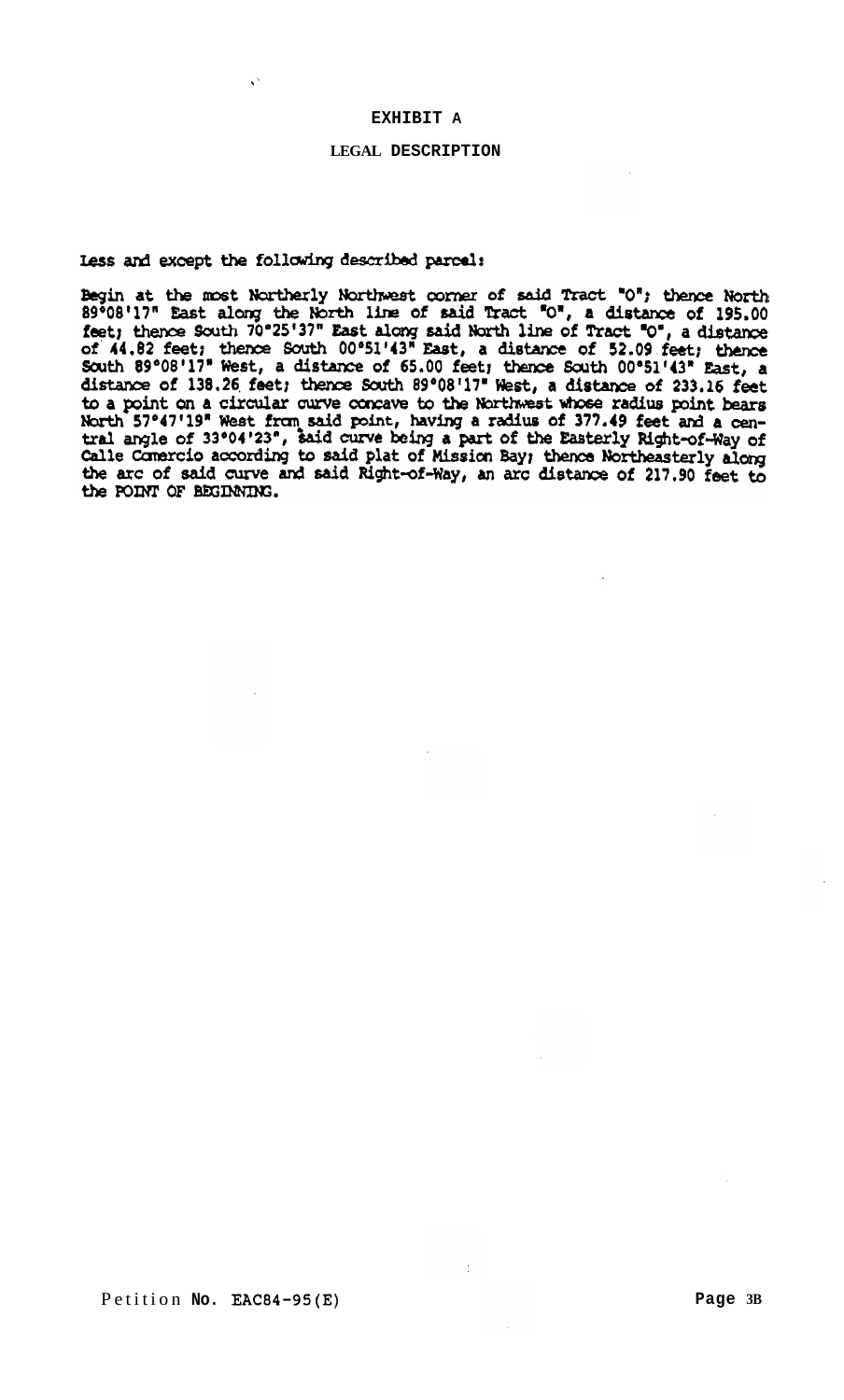## **EXHIBIT B**

# **VICINITY SKETCH**



Petition **No. EAC84-95(E) Pzge 4**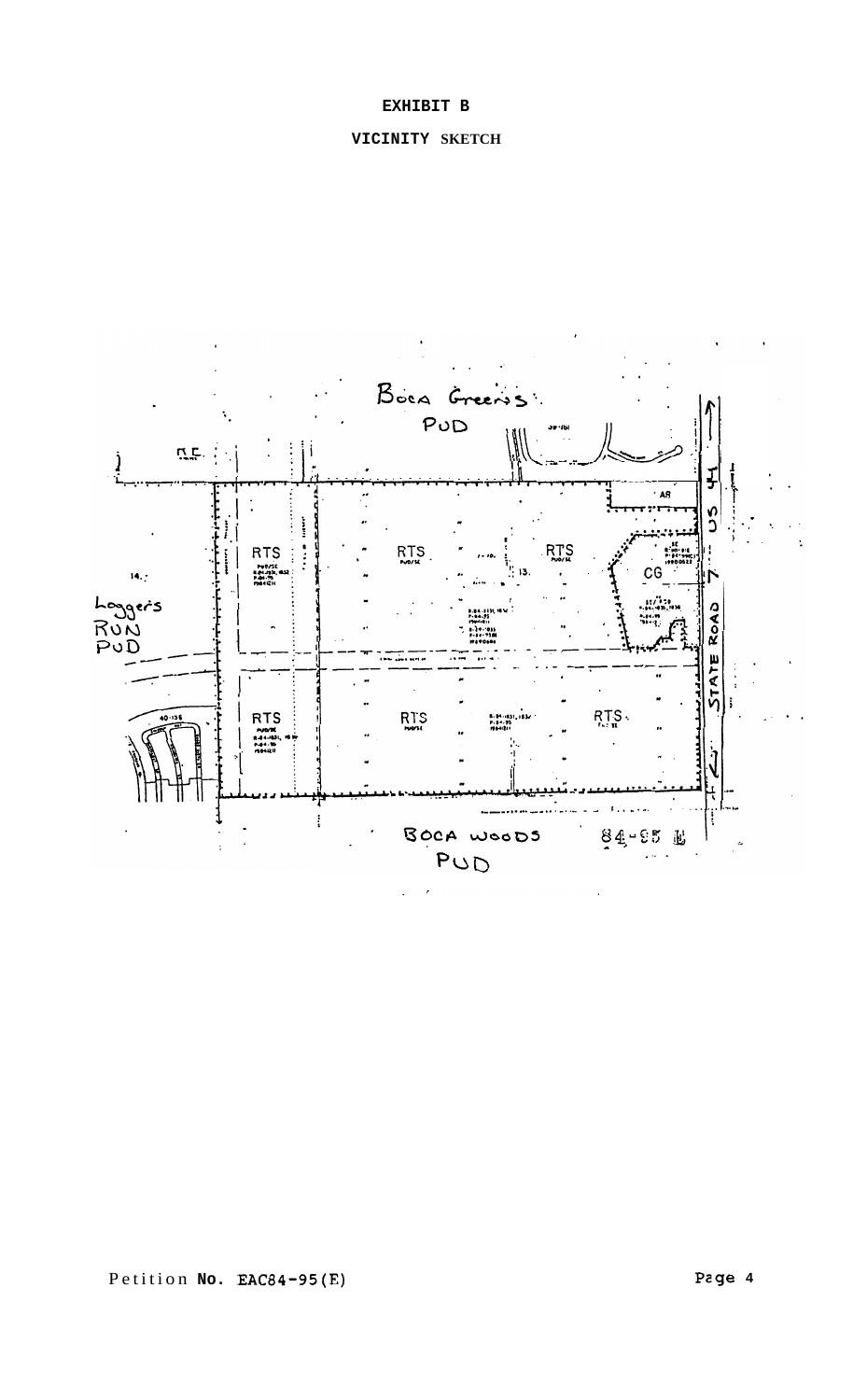## EXHIBIT C

#### CONDITIONS **OF** APPROVAL

NOTE: All previous conditions of approval are shown in **BCILD**  and will be carried forward with this petition unless expressly modified herein.

### **A.** GENERAL

- **1.** All previous conditions **of** approval applicable to 1:he subject property, **as** contained **in** Resolutions R-93-:'58 have been consolidated as contained herein, 1 **:he**  petitioner shall comply with all previous conditions **of**  approval, unless expressly modified. (MONITORING)
- **2. The funeral home (Requested Use parcel 0) shall be limited to chapel services and viewing only. No cremation or embalming shall be done on site,**  Previously Condition **A.1of** R-93-758, Petition 84-95(1)). (ZONING/CODE ENFORCEMENT)
- **B.** BUILDING AND SITE **DESIGN** 
	- **1. Total gross floor area shall be limited to a maximum of 5,688 square feet. Additional square footage may be**  allowed pursuant to Article 5.4.E.13 (Minor Deviations) **of PBC ULDC. [Note: For Funeral Home Parcel** *0* **Only]**  Previously Condition B.l **of** R-93-758, Petition 84-95( **I).**  (ZONING)
	- **2. The minimum setback for all buildings on the Recreation Facility and Club parcel shall be one-hundred (100) feet. [NOTE: Tennis Academy Only]** (BUILDING) Previously Condition **B.2 of** R-93-758, Petition 84-95(D).
	- **3. Architectural character and treatment which is compatible and harmonious with abutting development shall be provided on all sides of the proposed buildings in the Recreation Facility and Club parcel. [NOTE: Tennis Academy Only]** Previously Condition B.3 of R-93-758, Petition 84-95(D). (BUILDING)
	- **4. All new air conditioning and mechanical equipment shall be screened from view on all sides in a manner consistent with the color and character of the principle structure.**  Previously Condition B.4 **of** R-93-758, Petition 84-95(D). (BUILDING)
	- **5.**  Previous Condition C.2 **of** R-93-758, Petition 84-9E(D) which stated:

**"All previous conditions of approval applicable :to the subject property have been consolidated as contajmed herein. The petitioner shall comply with all prevj.ous conditions of approval, including original deadlines for**  Zoning Code Section 402.9 compliance, unless expressly **modified. I'** 

Is hereby deleted [Reason Code Requirement]

*6.*  **Prior to master plan and site plan certification, the master plan and site plan for the Recreation Facility and Club shall be amended to indicate compliance with all minimum property development regulations and :Land**  development requirements of Palm Beach Count**y.** Previously Condition C.4 of R-93-758, Petition 84- **95 (D)** . (ZONING)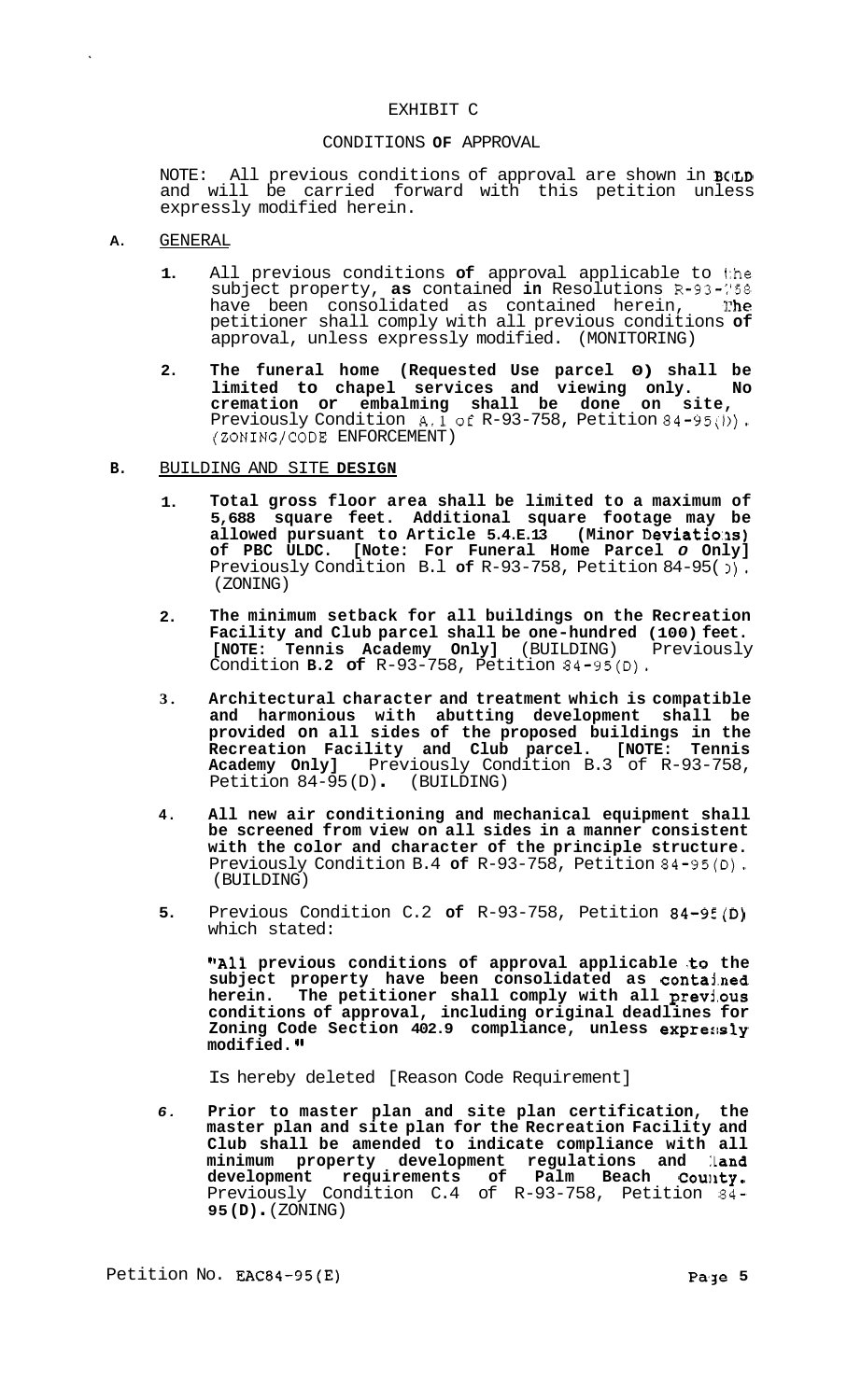7. **The Certificate for Concurrency Exsrnpkion Extension, Case**  Number 0301001X1, shall be revised prior to application to **the Development Review Committee for master plan and/or site plan certification in order to reflect the square footage and total number of dwelling units within the PUD.**  Previously Condition C.5 **of** R-93-758, Petition 84- 95(D). (PLANNING)

### D. HEALTH

- **1. Utilities (sewer and water) shall be brought to the site property line.** Previously Condition D.l **of** R-93-758, Petition 84-95 (D) . (HEALTH)
- 2. **Water service and sewer service are available to the property. Therefore, no potable well and/or on site sewage disposal system shall be permitted on the site.** Previously Condition D.2 **of** R-93-758, Petition 84-95(D). (HEALTH-Building)
- 3. **The use of the facility shall be limited to a funeral viewing parlor only. No crematory, embalming or body preparation will be allowed on-site.** Previously Condition D.3 **of** R-93-758, Petition 84-95(D). (HEALTH)

## **E.** ENGINEERING

- **1, This development shall retain on site the first one inch of the stormwater runoff per Palm Beach County Subdivision and Platting Ordinance 73-4, as amended. In addition, the developer shall provide legal positive outfall or receive a variance from this requirement.** Previously Condition E.l **of** R-93-758, Petition 84-95(D). (ENGINEERING) [Completed]
- *2.* **The property owner shall convey the ultimate right-of-way for Cain Boulevard necessary to provide for an eighty (80) foot ultimate section. This right-of-way alignment shall be per the County Engineer's approval, within 90 days of adoption of the resolution by the Board of County Commissioners. Conveyance must be accepted by Palm Beach County prior to the issuance of the first building permit.**  Previously Condition E.2 **of** R-93-758, Petition 84-95(D). (ENGINEERING) [Completed]
- **3. The property owner shall convey for the ultimate right-of- way of the S.R.** *7,* **240 feet west of the west right-of-way line of the Lake Worth Drainage District E-1 Canal, within ninety (90) days of adoption of the resolution by the Board of County Commissioners; conveyance must be accepted by Palm Beach County prior to the issuance of the first building permit.** Previously Condition E.3 **of** R-93-758, Petition 84-95(D). (ENGINEERING) [Complete]
- **4. The property owner shall convey the ultimate right-of-way for Glades Road necessary to provide for a 120 feet ultimate section. This right-of-way alignment shall be per the County Engineer's approval within ninety (90) days of adoption of the resolution by the Board of County Commissioners; conveyance must be accepted by Palm Beach County prior to the issuance of the first building permit.**  Previously Condition E.4 *of* R-93-758, Petition 84-95(D). (ENGINEERING) [Complete]
- **5. The property owner shall convey from,the subject property the ultimate right-of-way for the "Special Exception" at Glades Road and S.R. 7 per the County Engineer's approval. This right-of-way shall be conveyed within ninety (90) days of adoption of the resolution by the Board of County Commissioners and accepted by Palm Beach County or prior to the issuance of a building permit.** Previously Cond. E.5 **of**  R-9'3-758, Petition 84-95(D). (ENGINEERING) [Complete]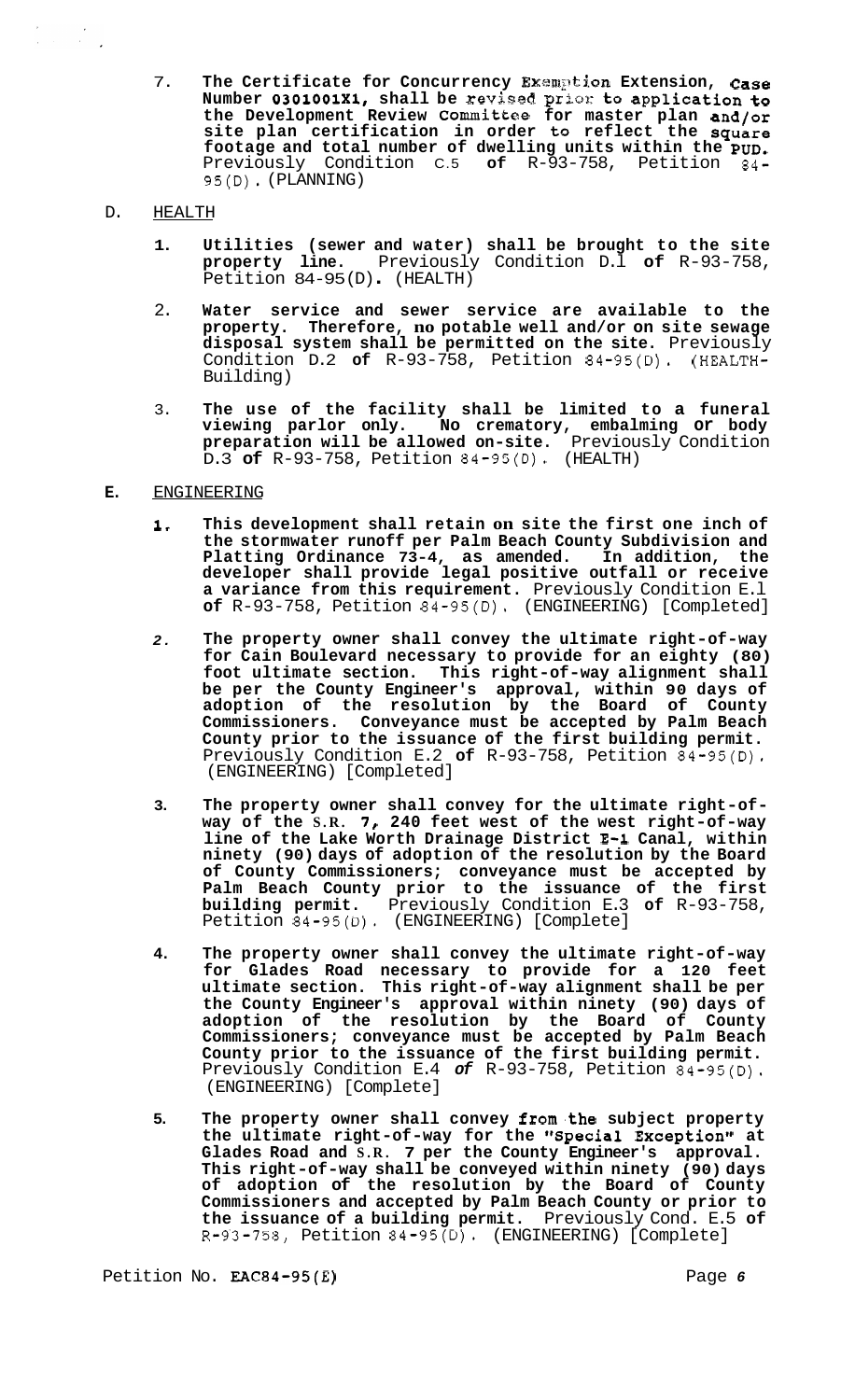- **6. The petitioner shall provide the construction plans for S.R. 7 as a four-lane, median-divided section (expandable to 6 lanes), compatible with the Department of Transportation typical section from Palmetto Park Road south to the Hillsboro Canal plus the appropriate tapers, per the County Engineer's approval. These plans shall be completed within six (6) months of approval date by the Board of County Commissioners or prior to the issuance of a Certificate of Occupancy, whichever first occurs. The cost of these plans shall not exceed \$IOO,OOO.OO.**  Previously Condition E.6 **of** R-93-758, Petition 84-95(D). (ENGINEERING) [Complete]
- **7. The developer shall construct Glades Road from S.R. 7 west to the project's west property line as a four-lane, mediandivided section, per the County Engineer's approval. This construction shall be per the following phasing plan:**

**Phase 1 of this construction for Glades Road shall be a 4 lane median divided section from S.R. 7 to a point 200 feet west of Mission Bay Plaza entrance, plus the appropriate tapers, per the County Engineer's approval. The remainder of this section of roadway shall be constructed as a 2-lane section to the property's west property line. This construction shall be concurrent with the filing of each plat adjacent to Glades Road or when required by the Cc'unty Engineer for paved continuity for Glades Road.** 

Phase 2 of this construction for Glades Road shall *ke* an **additional 2-lane section from the project's west property line east to a point 200 feet West of Mission Bay Plaza entrance, per the County Engineer's approval. This construction shall be completed within thirty-six (36) months after completion of Phase 1 construction for Glades Road. This construction shall be funded from impact. fee monies collected within the impact fee zone, subject to approval by the Board of County Commissioners. The maximum amount of participation by Palm Beach County shall be**  Petition 84-95 (D) . (ENGINEERING) *\$250,000.00.* Previously Condition E.7 **of** R-93-758,

- 8. Construction at the intersection of Glades Road and Cain **Boulevard at the time of construction of Glades Road:** 
	- **a. Left turn lane, west approach.**
	- **b. Left turn lane, north approach.**
	- **c. Signalization when warranted as determined by the County Engineer.** Previously Condition E.8 **of** 11-93- 758, Petition 84-95(D). (ENGINEERING)
- **9. Construct at all of the project's entrances and Glades Road at the time of construction of Glades Road, left and right turn lanes, per the County Engineer's approval.** Previously Condition **E.9 of** R-93-758, Petition 84-95(D). (ENGINEERING)
- **10. The Master Plan shall be revised to include a minimum Df 80 foot right-of-way collector for the southern interior spine road.** Previously Condition **10 of** R-93-758, Petition 84- <sup>95</sup>**(D)** . (ENGINEERING)
- **11. Construct at both of the project's entrances onto Cain Boulevard at the time of construction of Cain Boulevard:** 
	- **a. Left turn lane, north approach.**
	- **b. Right turn lane, south approach.** Previously Condition E.ll **of** R-93-758, Petition 84-95(D). (ENGINEERIgG)

..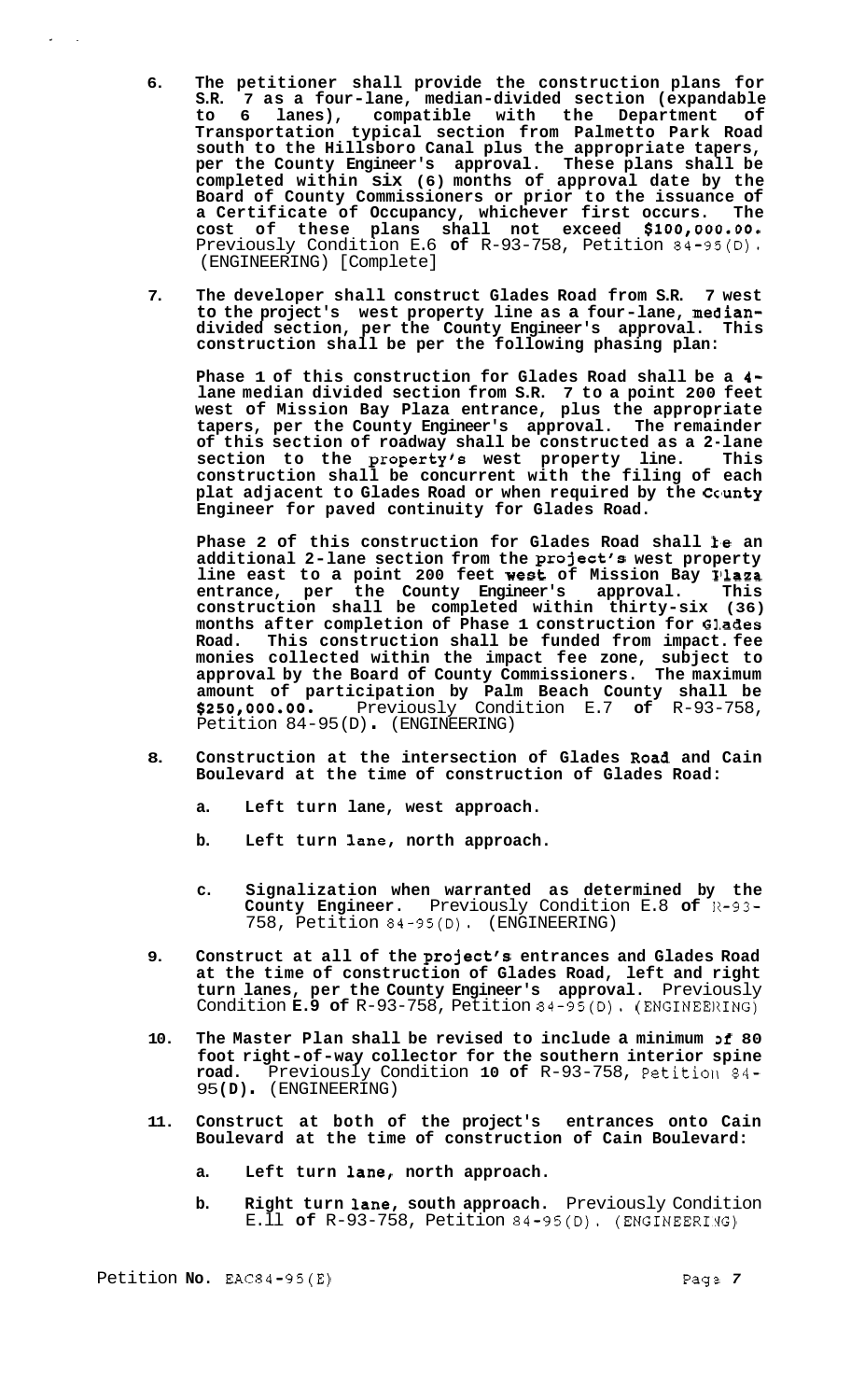- **12. The petitioner shall provide Palm Beach County with a road**  drainage easement through this project's internal lake **system for the road drainage of Cain Boulevard, Glades Road and S.R. 7. This drainage easement shall be subject to all governmental agency requirements.** Previously Condj.tion E.12 **of** R-93-758 Petition 84-95(D). (ENGINEERING)
- **13 The construction of S.R. 7 and Glades Road as outling!d in Conditions 7,8,9,10 and 16 shall be credited toward the**  Fair Share Impact Fee in the amount and manner required by **the Fair Share Contribution for Road Improvements Ordi1,ance as it presently exists or as it may from time to tins be amended. This credit shall be based upon a Certified Cost Estimate by the Developer's Engineer, subject to review by the County Engineer in an amount equivalent to the road Construction for S.R. 7 and Glades Road as outlined in condition numbers 7,8,9,10 and 16 within ninety (90) days of adoption of the resolution by the Board of County Commissioners.** Previously Condition E.13 **of** R-93-\*758, Petition 84-95(D). (ENGINEERING)
- **14. Petitioner shall provide primary and secondary access to the site from adjacent roadways, (curb cuts and proper left and right turning lanes) in accordance with County Engj.neer**  guidelines. Previously Condition E.14 of R-93-758, Petition 84-95(D). (ENGINEERING)
- 15. Based on traffic impacts and total traffic projected in the impact area, the project development shall be limited to **the following phases:**

### **RESIDENTIAL**

| Number of Months           |                | Cumulat: ve |
|----------------------------|----------------|-------------|
| After the Resolution       | Maximum Number | Total of    |
| Date by the Board of       | of Building    | Building    |
| County Commissioners:      | Permits:       | Permits:    |
|                            |                |             |
| $12$<br>0<br>$\bullet$     | 0              | 0           |
| martin and<br>12<br>24     | 250            | 250         |
| н.,<br>24<br>36            | 350            | 600         |
| 36<br>48<br>$\blacksquare$ | 300            | 900         |
| Ξ,<br>48<br>60             | 300            | 1200        |
| 60<br>Е<br>72              | 336            | 1536        |

## **OFFICE**

|         | Number of Months      |                    | <b>Cumulative</b> |
|---------|-----------------------|--------------------|-------------------|
|         | After the Resolution  | Maximum Trip       | Trip              |
|         | Date by the Board of  | Generation         | Generation        |
|         | county Commissioners: | $(\text{per day})$ | (per da'')        |
| 0       | $12$                  |                    |                   |
|         |                       |                    | 0                 |
| ▬<br>12 | 24                    | 0                  | 0                 |
| 24<br>ш | 36                    | 1000               | 1000              |
| ш<br>36 | 48                    | 1000               | 2000              |
| 48<br>▀ | 60                    | 900                | 2900              |

- **\*NOTE: Traffic generation characteristics sha1.L be determined by the standard methods used in Palm Beach County for buildings, or portions of buildings, certified for occupancy.** Previously<br>Condition E.15 **of** R-93-758, Petition 84-95(D).<br>(ENGINEERING)
- **16.** The petitioner shall provide the construction plans for **Glades Road as a six-lane, median-divided facility from Powerline/Jog Road to just East of the Florida Tur:lpike entrance,** plus the appropriate tapers, per the County **Engineer's approval. These plans shall be completed within 18 months of the resolution date by the Board of County Commissioners. The cost of these plans shall not e:cceed**  Petition 84-95(D). (ENGINEERING) **\$100,000.00.** Previously Condition **E.** 16 **of** R-93 -758,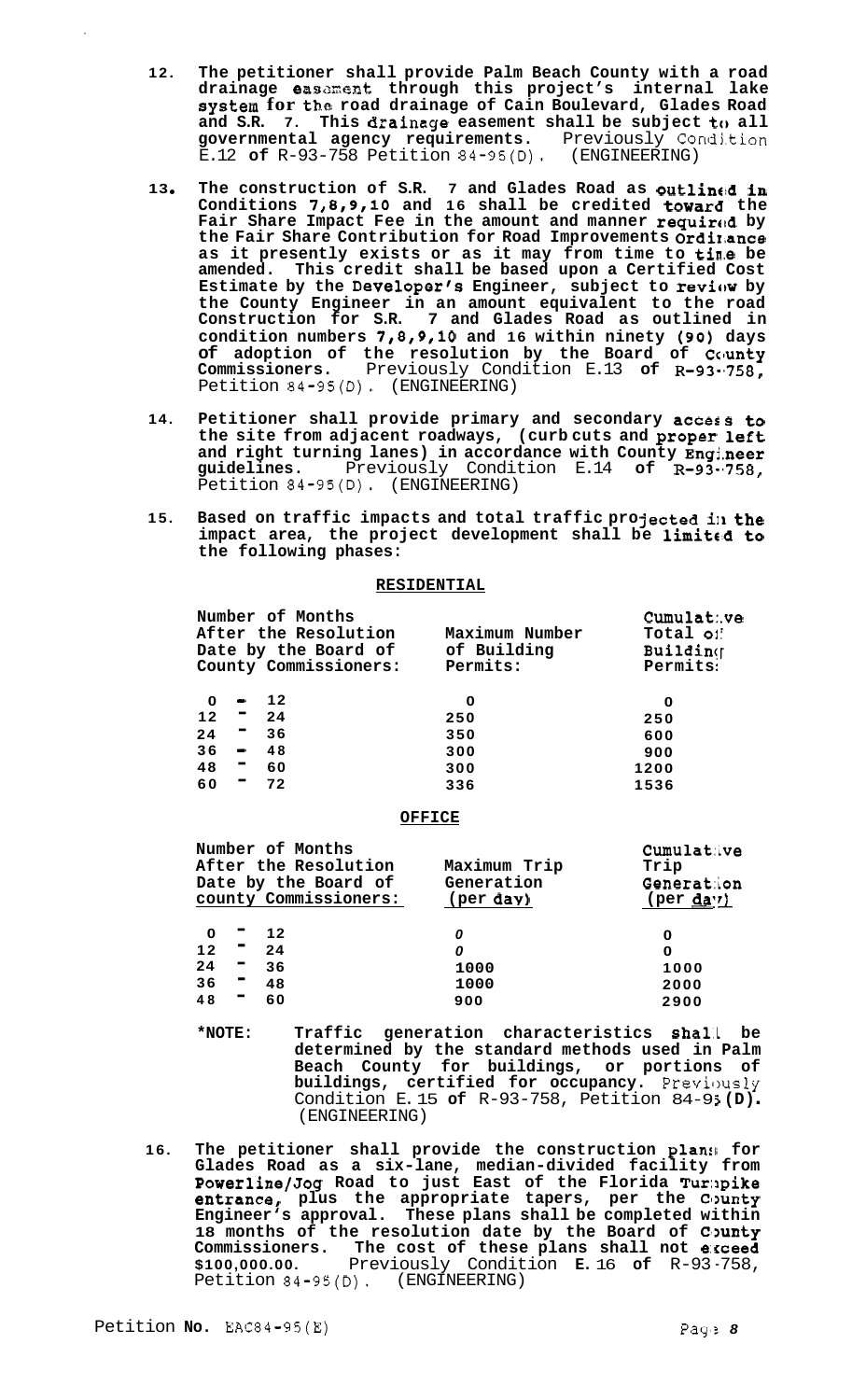- **17. The additional right-of-way for S.R.** *7,* **as determine41 by the Florida Department of Transportation, from Palm stto Park Road to the Hillsboro Canal with the appropriate tapers which will be required for the road construction for S.R.** *7,* **shall be acquired by Palm Beach County at the developer's expense.** Previously Condition E. **17 of** R-93- **758,** Petition 84-95(D). (ENGINEERING)
- 18. The developer shall construct  $S.R. 7 as a four-line divided$ **section from Palmetto Park Road South to the Eillsboro Canal, plus the appropriate tapers, per County Engineer's approval. The construction shall include an asphalt overlay of the two existing lanes on S.R. 7, if required by the County Engineer. This construction shall be completed and accepted by the Florida Department of Transportation within nine (9) months of Palm Beach County's acquisition of the right-of-way described in Condition No. 9.11**  Previously Condition E.18 **of** R-93-758, Petition 84-95(D). (ENGINEERING)
- **19. The developer shall construct at the intersection of Glades Road and S.R. 7 concurrent with the four-laning of 8.R. 7 fronting this parcel:** 
	- **a. Right turn lane, south and west approach.**
	- **b. Dual left turn lanes all approaches.**
	- **c. Right turn lane, north approach.**
	- **d. Right turn lane, east approach.** Previclusly Condition E. 19 **of** R-93-758 , Petition 84-95 (D) . (ENGINEERING)
- **20. The developer shall construct Glades Road as a six--lane median divided section from Powerline/Jog Road to just East of the Florida Turnpike entrance in conjunction wit11 the construction of the Florida Turnpike interchange. In addition, the developer shall provide a cash contriblltion to the Florida Department of Transportation for this construction of the Florida Turnpike overpass expan:3ion. The total commitment by the Developer for plan prepariktion**  (as noted in Condition No. 8) construction, and Florida **Department of Transportation contribution shall not e:rceed \$l,OOO,OOO.OO.ll** Previously Condition E.20 **of** R-93,-758, Petition 84-95 (D) . (ENGINEERING)
- **21. If any of the improvements listed above are completl2d by others prior to the date required by this petition, then the developer will be relieved of all or part of' the respective improvement project. Palm Beach County shall make available other existing developer commitments which are earmarked for the construction of Glades Road from Jog/Powerline Road to Boca Rio Road to this developer prior to the same being constructed. In the event that another entity constructs S.R. 7 from Hillsboro Canal to Palmetto Park Road (or) Glades Road from Jog/Powerline Road to Boca Rio Road, this Developer shall make a Contribution in either cash or construction costs in a total amount not less than \$l,lll,130.00. Note: It is the intent of the Office of the County Engineer that Palmetto Park Road will be constructed as a 6-lane median divided section fronl west of the Florida Turnpike to 1-95 at the time of construction for its presently budgeted (-lane median-divided section. This could be accomplished provided that the Boa::d of County Commissioners approves, with the use of the Impact Fees, Monies or other developer commitments which may be granted zoning approvals.** Previously Condition **E.21 of R-**93-758, Petition 84-95(D). (ENGINEERING)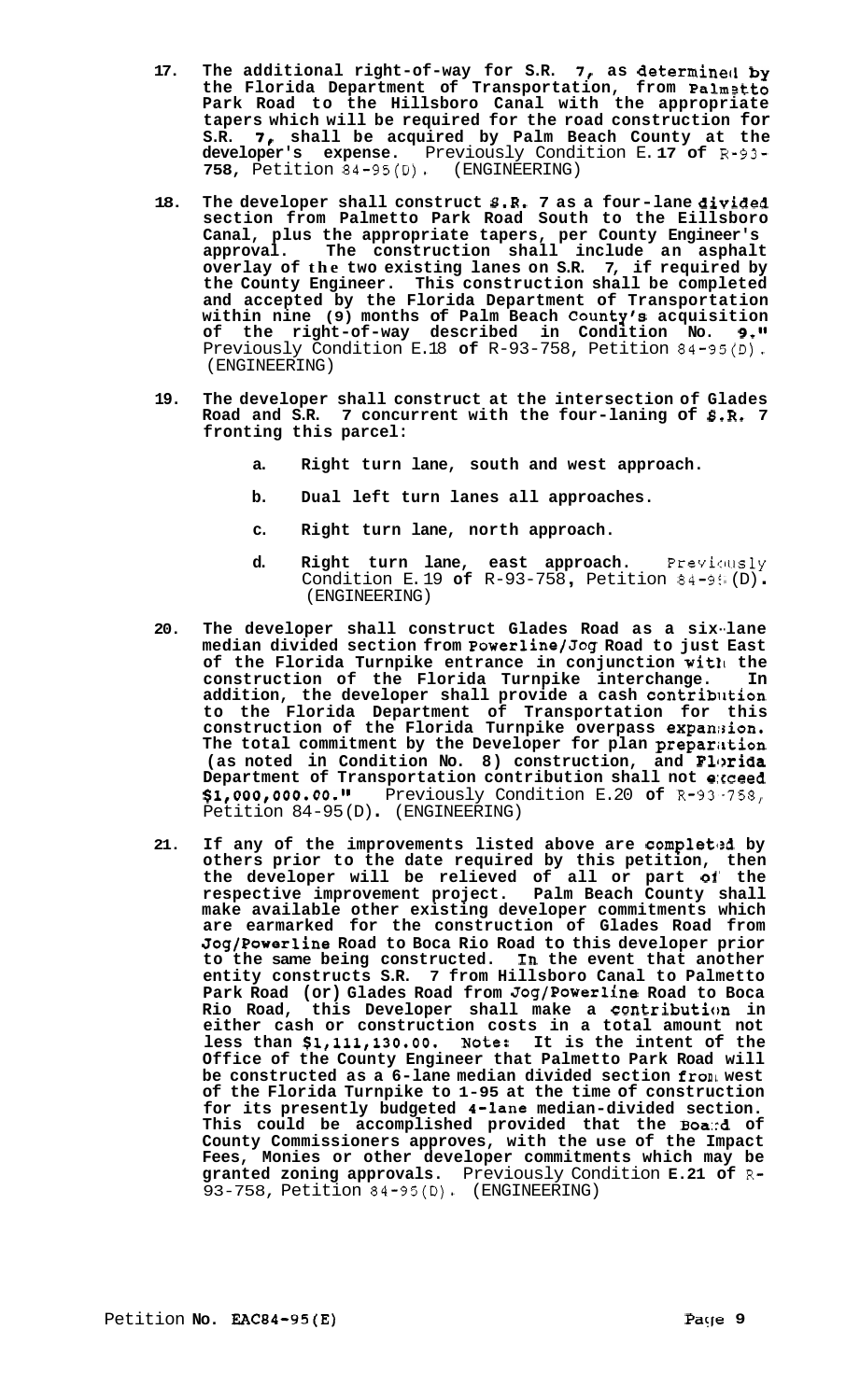- 22. **The developer shall construct Cain Boulevard frola. the project's** north property line south to Glades Road within the planned unit development at the time of the filing of **the adjacent plats or when required by the County Engineer for the continuity for Cain Boulevard and shall be completed prior to February 1, 1989 or in conjunctioc with the park's access road.** Previously Condition E.22 **of** R-93- 758, Petition 84-95(D). (ENGINEERING)
- **23. The Developer shall plat the subject property in accordance**  with provisions of Article 8, Subdivision, Pl**attin**g and **Required Improvements of the ULDC. The platting of this property may be phased in accordance with a phasing plan acceptable to the office of the County Engineer. A phase**  should not be larger than what would reasonably be expected **to be completed within the time frame of the posted surety.**  Previously Condition E.23 of R-93-758, Petition 84-95(D). (ENGINEERING)

## **F.** IRRIGATION QUALITY WATER

**1. When irrigation quality water is available within 500 feet of the property, the petitioner shall connect to the system**  subject to permitting and/or requirements of the Florida **Department of Environmental Regulations and/or the South Florida Water Management District. The cost for conneztion shall be borne by the property owner.** Previously Condition **F.l of** R-93-758, Petition 84-95(D). (UTILITIES)

## G. LANDSCAPING - GENERAL

- **1. Prior to site plan certification, the petitioner shall revise the landscape tabular data on the site plan for the Recreation Facility and Club parcel to reflect confornance to minimum Landscape Code requirements and all landscape conditions of approval.** Previously Condition G.l **of** 3-93- 758, Petition 84-95(D). (ZONING)
- 2. **All required trees in the landscape buffer strips for the Recreation Facility and Club parcel shall meet the following minimum standards at installation:** 
	- **a. Tree height: fourteen (14) feet.**
	- **b. Trunk diameter: 3.5 inches measured 4.5 feet above grade.**
	- **c. Canopy diameter: seven (7) feet. Diameter shall be**  determined by the average canopy radius at 3 points **measured from the trunk to the outermost branch tip. Each radius shall measure at least 3.5 feet in 1e:igth.**  Previously Condition G.2 **of** R-93-758 Petitior 84- 95 (D) . (ZONING)
- H. LANDSCAPING INTERIOR [TENNIS ACADEMY)
	- 1. Previously Condition **H.I of** R-93-758 Petition 84-')5(D) which stated:

**"NO more than four (4) tennis courts shall be contiguous. A minimum fifteen (15) foot landiscape strip shall separate all tennis court groups. The required landscape strips shall at a minimum inc Lude:** 

- a) One (1) native canopy tree planted every twenty **(20) feet on center.**
- b) Five (5) thirty (30) inch high shrub or hedge **material for each required canopy tree.**

**Is** hereby amended **to** state: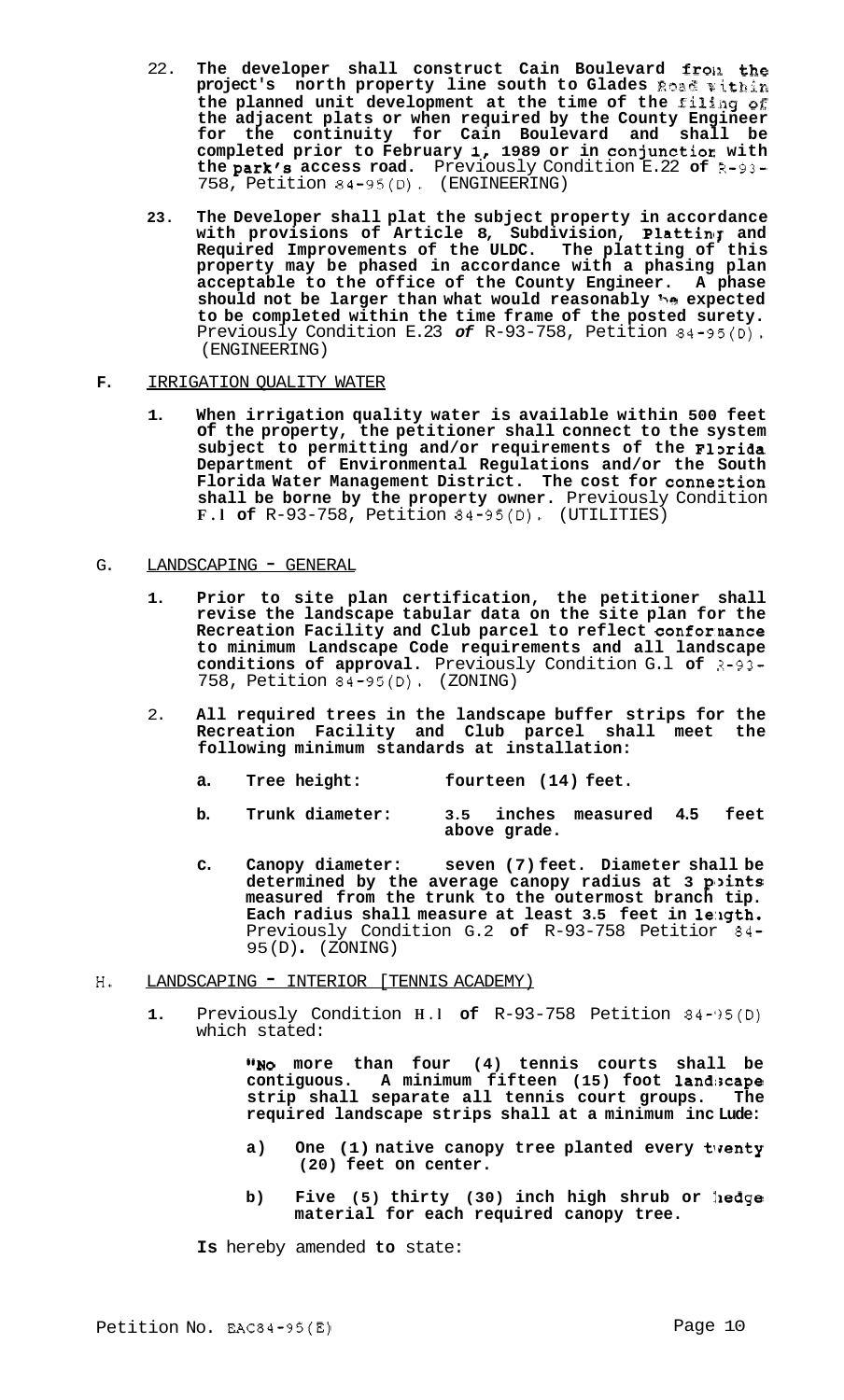**No** more than four **(4)** tennis courts shall be contiguous. A minimum fif<sup>1</sup>een (15) foot landscape<br>strip shall separate all tennis court groups. The required landscape strips shall at **a** minimum include:

- **a)** Three (3) palm trees, with a minimum of *E* ight *(8)* feet of clear trunk, planted in grour ings every thirty (30) feet **on** center; and,
- b) Five **(5)** thirty (30) inch high shrub or *1* edge material for each required tree. (ZONING)
- I. LANDSCAPING ALONG THE NORTH PROPERTY LINE OF THE RECRELTION FACILITY AND CLUB PARCEL (TENNIS ACADEMY)
	- 1. Landscaping and buffering along the north property line of **the Recreation Facility and Club parcel shall be,upgraded to include:** 
		- **a. A minimum ten (10) foot wide landscape buffer strip.**
		- **b. One (1) native canopy tree planted every twenty (20) feet on center.**
		- **c. Thirty (30) inch high shrub or hedge material SEaced no more than twenty four (24) inches on center at installation, to be maintained at a minimum heigl,t of thirty-six (36) inches.** Previously Condition 1.1 of R-93-758, Petition 84-95(D). (ZONING)
- J. LANDSCAPING ALONG THE SOUTH PROPERTY LINE OF THE RECREITION FACILITY AND CLUB PARCEL (TENNIS ACADEMY)
	- 1. **Landscaping within the required tWenty-fiVe (25) foot landscape buffer along the south property line of the Recreation Facility and Club parcel shall be upgraded to include:** 
		- **a. An eight (8) foot high opaque concrete wall setback ten (10) foot from the property line. The exterior side of the wall shall be given a finj shed architectural treatment which is compatible and harmonious with abutting development.** Previcusly Condition J.1 of  $R-93-758$ , Petition  $84-95(D)$ . (ZONING)
	- **2. The following landscaping requirements shall be installed on the exterior side of the required wall:** 
		- **a. One (1) native canopy tree planted every twenty (20) feet on center.**
		- b. Thirty (30) inch high shrub or hedge material spaced **no more than twenty four (24) inches on center at**  installation, to be maintained at a minimum height of **forty-eight (48) inches.** Previously Condition J,2 of R-93-758, Petition 84-95 (D) . (ZONING)
	- 3. Along the interior side of the required wall, the property **owner shall install twenty-four (24) inch high shrub or hedge material spaced no more than twenty four (24) irches on center, to be maintained at a minimum height of thjrtysix (36) inches.** Previously Condition J.3 **of** R-93-758, Petition 84-95 **(D)** . (ZONING)
- K. LANDSCAPING ALONG THE EAST PROPERTY LINE OF THE RECRELTION FACILITY AND CLUB PARCEL (TENNIS ACADEMY)
	- 1. **Landscaping along the east property line of the Recrer.tion**  Facility and club parcel (tennis academy) shall be upgraded **to include:** 
		- **a. A minimum twenty-five (25) foot wide landscape b1,ffer**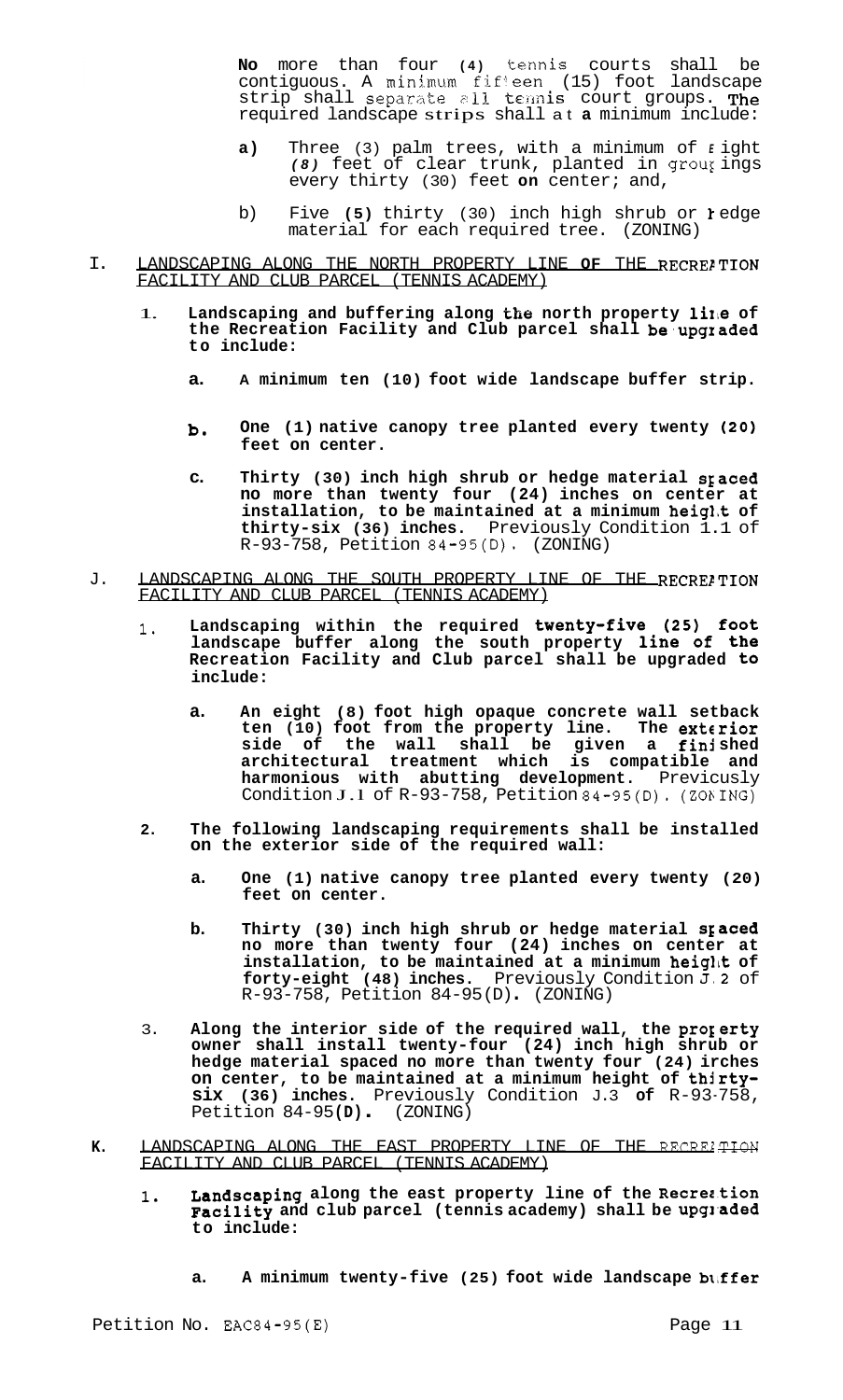**strip.** 

- **b. A six (6) foot high opaque concrete wall setback ten (10) foot from the property line. The exterior side of the wall shall be given a finished architectural treatment which is compatible and harmonious with**  abutting development. The wall shall include a **minimum of one (1) pedestrian accessway between the residential areas to the east and the tennis academy.**  Previously Condition K.l **of** R-93-758, Petition 84- 95 (D) . (ZONING)
- **2. The following landscaping requirements shall be installed on the exterior side of the required wall:** 
	- **a. One (1) native canopy tree planted every twenty (20) feet on center.**
	- **b. Thirty (30) inch high shrub or hedge material SEaced no more than twenty four (24) inches on center at installation, to be maintained at a minimum heig1.t of forty-eight (48) inches.** Previously Condition **K.2 of**  R-93-758, Petition 84-95 (D) . (ZONING)
- 3. **Along the interior side of the required wall, the progerty owner shall install twenty-four (24) inch high shrub or hedge material spaced no more than twenty four (24) irches on center, to be maintained at a minimum height of thjrtysix (36) inches.** Previously Condition K.3 **of** R-93-758, Petition 84-95(D) (ZONING)
- L. LANDSCAPING ALONG THE WEST PROPERTY LINE **OF** THE RECRE1,TION FACILITY AND **CLUB** PARCEL (TENNIS ACADEMY)
	- **1. Landscaping and buffering along the west property li1.e of**  the Recreation Facility and Club parcel shall be upgraded **to include:** 
		- a. A minimum five (5) foot wide landscape buffer strip.
		- **b. One (1) native canopy tree planted every twenty (20) feet on center.**
		- c. Thirty (30) inch high shrub or hedge material spaced **no more than twenty four (24) inches on center at installation, to be maintained at a minimum heigllt of thirty-six (36) inches.** Previously Condition L. **1 of**  R-93-758, Petition 84-95(D). (ZONING)
- **M.** LANDSCAPING ALONG THE WESTERN PROPERTY LINE **OF** THE PLANNEIL DEVELOPMENT
	- 1. Mission Bay Development Company, Inc. agrees to mailtain **the row of pine trees located in the right-of-way ol' the north/south canal running contiguous to the we!ltern property line of the Mission Bay Planned Unit Develoljment and forming the eastern property line of the Logger:I Run Planned Unit Development until such time that it mr.y be removed by the Home Owner's Association. Mission Bay Development Company, Inc. agrees to plant additional natural vegetation in any gaps in said row of pine ';rees for the purpose or providing a continuous pine tree visual buffer between the improvements constructed within the Loggers Run Planned Unit Development and to be constricted within the Mission Bay Planned Unit Developlaent.**  Previously Condition M.1 of R-93-758, Petition 84-9; (D). (ZONING/ENGINEERING)
	- **2. Mission Bay Development Company, Inc. agrees to construct**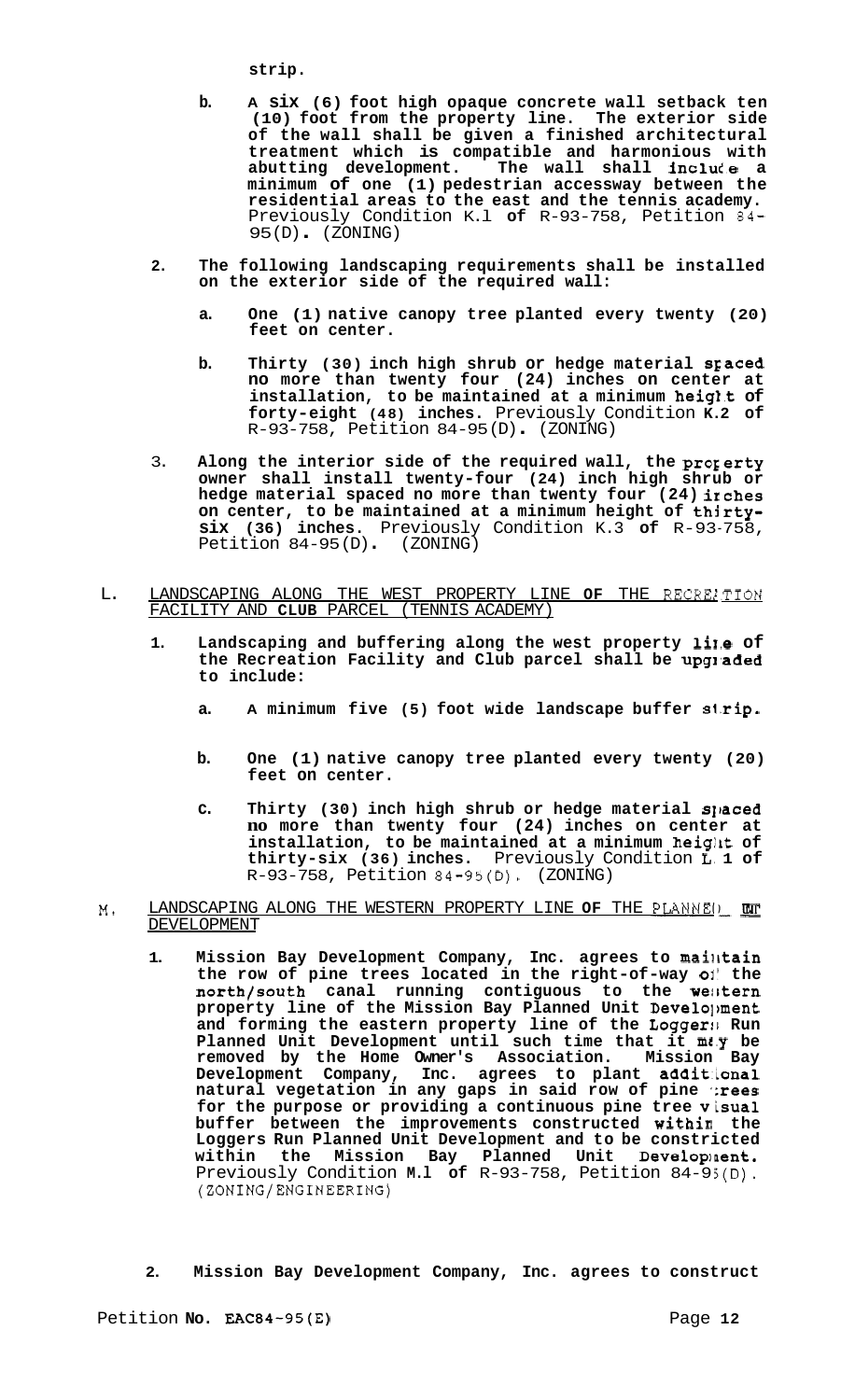**a landscape berm system within twenty-five (25) feet cf the**  Planned Unit Development buffer along the west property **line OB the Mission Bay Planned Unit Development for the purpose** *02* **providing a continuous landscape berm system between the residences to be constructed within the Mission Bay Planned Unit Development. In addition to the**  foregoing, the developer of parcel "I" shall install within **the portion of the twenty-five (25) buffer on the western property line of parcel "1" the following:** 

- **a. A six (6) foot high opaque fence; and,**
- A typical lot buffer planting as represented by b. Exhibit 52.

**The six (6) foot high opaque fence shall be installed prior to the construction of homes. The typical lot buffer planting shall be installed prior to the issuantie of Certificate of Occupancy for each home.** Previously Condition ~.2 **of** R-93-758, Petition 84-95(D). (ZONING)

- All prohibited plant species within the twenty-five (25)  $3.$ foot buffer along the western portion of Mission Bay Planned Unit Development shall be eradicated. This<br>eradication program shall not commence until the<br>construction of the required landscape berm has kegun.<br>Previously Condition M.3 of R-93-758, Petition 84-95(D). (ZONING)
- **4.** All building plans for parcel "I", submitted to the **Building Department for permitting, shall contain landscape plans for that portion of the twenty-five (25) foot kuffer abutting or within the lot. The landscape plan shall reflect the intent of Exhibit No. 52, as found i:l the Zoning Petition file.** Previously Condition M.4 **of** R-93- 758, Petition 84-95(D). (BUILDING/ZONING)
- N. LEGAL
	- **1. Exact copies of the master plan and related graphizs as presented at the Board of County Commissioner's ~ublic hearing shall be submitted to the Zoning Division and made part of the official file.** Previously Condition N.l **of** R-93-758, Petition 84-95(D). (ZONING/COUNTY ATTORNEY)
- *0.* LIGHTING
	- **1. All outdoor lighting used to illuminate the premises and identification signs of the Recreation Facility and Club parcel shall be of low intensity, shielded and directed down and away from adjacent properties and streets.**  Previously Condition 0.1 of R-93-758, Petition 84-95(D). (CODE ENFORCEMENT)
	- **2. All lighting fixtures within the Recreation Facility and Club Parcel (tennis academy) shall not exceed thirtj-five**  (35) feet in height measured from finished grade. **lighting fixtures shall be constructed to reduce by a minimum of 95% the amount of off-field spill and glare emitted onto abutting residential parcels and/or developments.** Previously Condition 0.2 **of** R-93-758, Petition 84-95 (D) . (BUILDING)
	- 3. **All outdoor lighting within the Recreation Facility and Club parcel shall be extinguished no later than 10:0( p.m. Security lighting only is excluded from this requirement. Such security lighting shall not exceed 20 feet in height, measured from finished grade.** Previously Condition **(1.3 of R-93-758,** Petition **84-95(D).** (CODE ENFORCEMENT)
	- **4. No outdoor lighting shall be permitted on any** *0:* **the**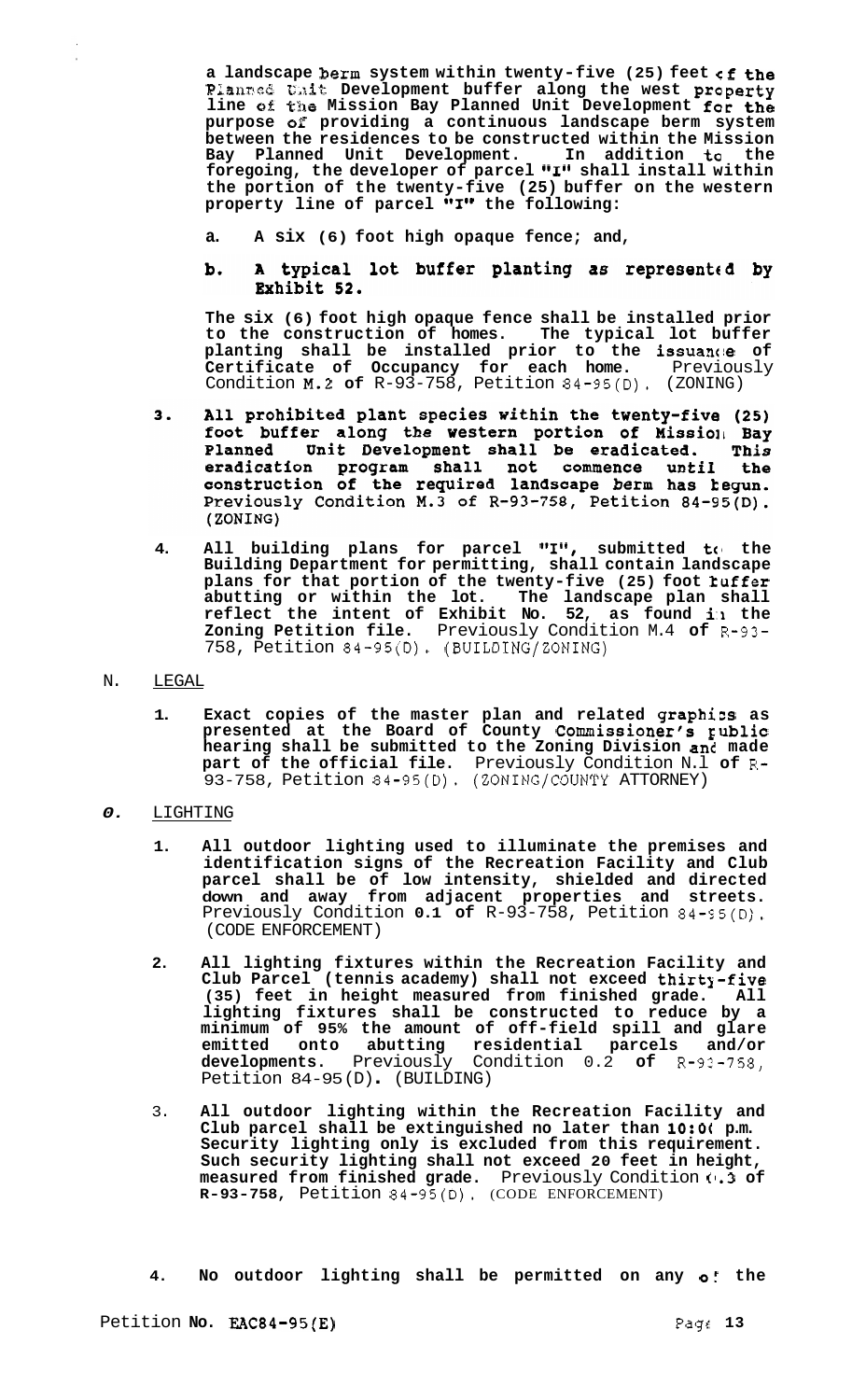**perimeter courts of the recreational facility an3 club parcel.** Previously Condition 0.4 **of** R-93-758, Petit-on 84- 95(D). (BUILDING/CODE ENFORCEMENT)

P. PLANNED UNIT DEVELOPMENT

- **1. Each proposed primary structure within the PUD shall clearly display a street address number on the facade of the building which is legible from the street.** Pre\,iously Condition **P.l of** R-93-758, Petition 84-95(D). (CODE ENFORCEMENT)
- Q. RESIDENTIAL USE OF RECREATION FACILITY AND CLUB
	- **1. Prior to February 1, 1993, the petitioner, in a fcrm and manner acceptable to the County Attorney, shall record in the public records of Palm Beach County, an agzeement between the petitioner and the residents of the Miss:.on Bay Planned Unit Development that provides for the use of all structures and facilities within the Recreation Facility and Club by the residents without membership requirements. This agreement shall not be removed, altered, changed or amended without written approval from the County Attorney.**  Previously Condition **Q. 1 of** R-93-758 , Petition 84- 95 (D) . (COUNTY ATTORNEY)
- R. RECYCLE SOLID WASTE
	- **1. The property owner and/or lessee (s) shall participa1,e in a recycling program when available in the area. Matel ial to be recycled shall include, but not be limited to, paper, plastic, metal and glass products.** Previously Cordition R.l **of** R-93-758, Petition 84-95(D).(SWA)
- **S.** SCHOOL BOARD
	- **1. Petitioner shall show a 20 acre elementary school site on the Mission Bay PUD Master Plan.** Previously Condition S.l **of** R-93-758, Petition 84-95(D). (ZONING/SCHOOL BOAFD)
	- **2. Petitioner shall dedicate the 20 acre school site to the**  School Board of Palm Beach County. Previously Condition S.2 **of** R-93-758, Petition 84-95(D). (SCHOOL BOARD)
	- **3. Transfer of Title and Warranty Deed to the school si1 e, and a survey showing and describing the metes and bounds of the school site shall be delivered to the School Board within six (6) months of the effective date of the resolution of approval by the Board of County Commissioner on the subject PUD.** Previously Condition S.3 **of** R-93-758, Petitisn 84- 95 (D) . (SCHOOL BOARD)
	- **4. Petitioner shall be responsible for the school site to be at final developable grade elevation prior to the School Board construction.** Previously Condition S.4 **of** R-93-758, Petition 84-95(D). (SCHOOL BOARD/ENGINEERING)
	- *5.*  **Pedestrian signalization to and from the school sits shall be installed by the petitioner when warranted by both the School Board and County Engineer.** Previously Condition **S.5 of** R-93-758, Petition 84-95(D). (SCHOOL BOARD/ENGINEERING)
	- *6.*  **Petitioner shall place with the School Board of Paln: Beach**  County, a letter of credit in the amount verifying the **designing, engineering, and construction cost fc'r the provision of water and sewer, paved road access an3 site elevation requirements to permit the constructior of a school on the property in accordance with a time schedule, put forth by the Palm Beach County school Board.**  Previously Condition *S.6* **of** R-93-758, Petition 84-95(D). (SCHOOL BOARD/ENGINEERING)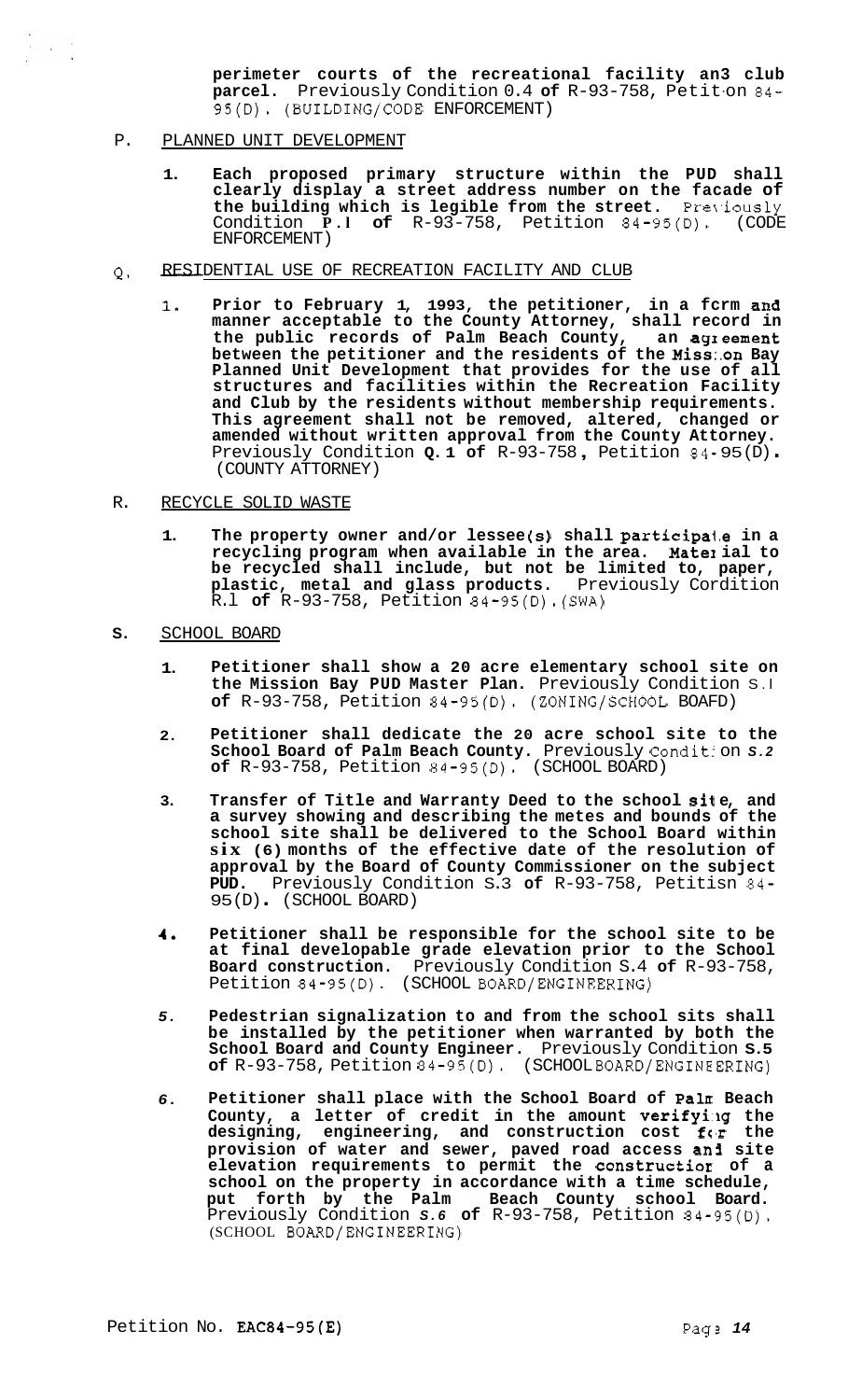## T. SIGNS

- 1. **No freestanding point of purchase signs shall be allowed on the Recreation Facility and Club parcel.** Pre\iously Condition T.l **of** R-93-758, Petition 84-95(D). (CODE ENFORCEMENT)
- U. USE LIMITATION
	- 1. Reasonable precautions shall be exercised during site **development to insure that unconfined particulate (dust particles)** from this property do not become a muisance to **neighboring properties.** Previously Condition U.l **of** R-93- 758, Petition 84-95(D). (CODE ENFORCEMENT)
	- **2. Reasonable measures shall be employed during site development to insure that no pollutants from this property shall enter adjacent or nearby surface waters.**  Previously Condition **U.2 of** R-93-758, Petition 84-95(D). (CODE ENFORCEMENT)
	- **<sup>3</sup>**. **Mission Bay Development Company, Inc. agrees to provide and maintain heavy duty silencers for all drainage pumps to be operated within the Mission Bay Planned Unit Develo?ment.**  Previously Condition **U.** 3 **of** R-93-758, Petition 84-35 (D) . (CODE ENFORCEMENT)
	- **4. Mission Bay Development Company, Inc. agrees nDt to commence land development activities involving heavy equipment prior to** *7:OO* **a.m.** Previously Condition **J.4 of**  R-93-758, Petition 84-95(D). (CODE ENFORCEMENT)
	- *5.* **Mission Bay Development Company, Inc. agrees to conduct no land development activities or tree removal activities in the canal right-of-way located contiguous to the western property line of the Mission Bay Planned Unit Development bordering the Loggers Run Planned Unit Development.** Previously Condition U.5 of R-93-758, Petition 84-95(D). (CODE ENFORCEMENT)
	- **6. Structures in the commercial pod of this Planned Unit Development shall be limited to two stories in height above**  grade, and in no event shall the height of the finished **roof exceed** *30* **feet.** Previously Condition U.6 **of** R-9:1-758, Petition 84-95 **(D)** . (BUILDING)
	- *7.* **Mission Bay Development Company, Inc. agrees to pirovide single family, detached homes, satisfy minimum property development regulations of Section 500.21.k.4.a. (Ilingle**  Family Detached <sup>-</sup> Separate) or Section 500.21.1:.4.c. **(Single Family Detached** - **Patio Home) in addition lo the twenty-f ive (25) foot Planned Unit Development bufl er in**  the southwest development parcel as provided in the *laster* Land Use Plan of the Mission Bay Planned Unit Develo<sub>l</sub>ment. **All single family units in this parcel shall be 1imil;ed to**  a maximum thirty (30) foot roof height as defined in the **Zoning Code."** Previously Condition U.7 **of** R-9: -758, Petition 84-95(D). (ZONING/BUILDING)
	- 8. **No outdoor loudspeaker systems shall be permitted cn the Recreation Facility and Club parcel.** Previously Concition U.8 of R-93-758, Petition 84-95(D). (CODE ENFORCEMENT)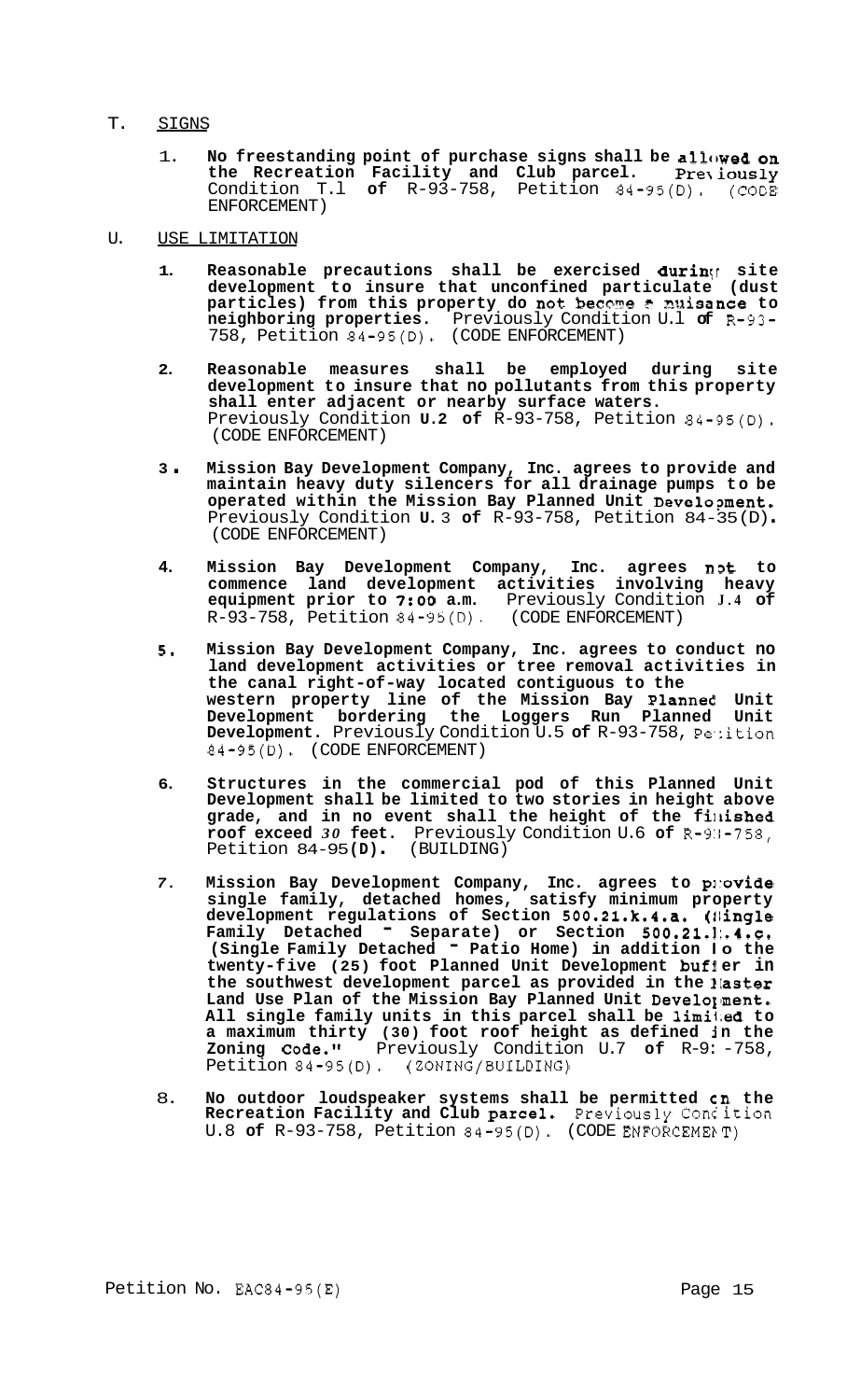- 9. **No more than two major tennis events per year stall be allowed on the Recreation Facility and Club tennis academy) or Aquatic Center parcels. For the purrose of this petition, a major event shall mean an event, ruch as a tournament, exhibition, or meet,WhiCh lasts more than three (3) days, with a maximum duration of ten (10) days. No major events shall be allowed without first obtahing a Special Permit for a Temporary Event from the Zoning Division and a special permit from the County Ensineer.**  Previously Condition U.9 **of** R-93-758, Petition 84-95(D). (CODE ENFORCEMENT/ZONING)
- **1 .O. Total gross floor area for the Recreation Facility a1.d Club parcel shall be limited to a maximum of 12,750 square feet**  of clubhouse, accessory offices and accessory uses, as **permitted within a residential parcel of a Plannef Unit Development in accordance with the Unified Land Development Code (ULDC).** Previously Condition U.10 **of** R-93-758, Petition 84-95 **(D)** . (BUILDING)
- 11. **No temporary tennis events shall be allowed on the Recreation Facility and Club (tennis academy) or Apatic Center parcels without first obtaining a Special Permit for a Temporary Event from the Zoning Division and a s?ecial permit from the County Engineer. For the purpose o€ this petition, a temporary event shall mean an event, such as a tournament, exhibitions, or meets which requires more parking than can be provided on the Recreation Facility and Club or Aquatic Center parcels and has a maximum duration of three (3) days.** Previously Condition U.ll **of** R-9 1-758, Petition 84-95(D). (CODE ENFORCEMENT)
- 12. No outdoor activities shall be permitted on the Recreation **Facility and Club parcel after 10:00 p.m.** Prev.ously Condition U.12 **of** R-93-758, Petition 84-95(D). (CODE ENFORCEMENT)
- V. VEGETATION PRESERVATION
	- 1. The developer shall relocate and/or preserve existing **significant native vegetation wherever possible and shall**  incorporate said vegetation into the project design. **Appropriate measures shall also be taken to protect any individual trees and/or preservation areas during site clearing and construction. Landscape materials used shall be compatible and noncompetitive with native vegetation.**  Previously Condition **v.1 of** R-93-758, Petition 84-95(D). (ZONING)
- **W.** COMPLIANCE

1. Previous Condition **W.l of** R-93-758, Petition 84-95(D) which stated:

"As provided in Zoning Code Sections 400.2 and 402.6, **failure to comply with any of these conditions of approval at any time may result in one or more of the following:** 

- **a. The denial or suspension of a building perm:.t or certificate of occupancy and use; the issuance of a stop work order; the denial or suspension 01' any permit or approval for any developer, omer, contractor, agent, tenant, lessee, or user 01' the subject property;**
- **b.** The revocation of any special exception and any zoning **which was approved concurrently with the Sp3cial**  Exception as well as any previously gra**nted certifications of concurrencyor exemptions there::rom;**